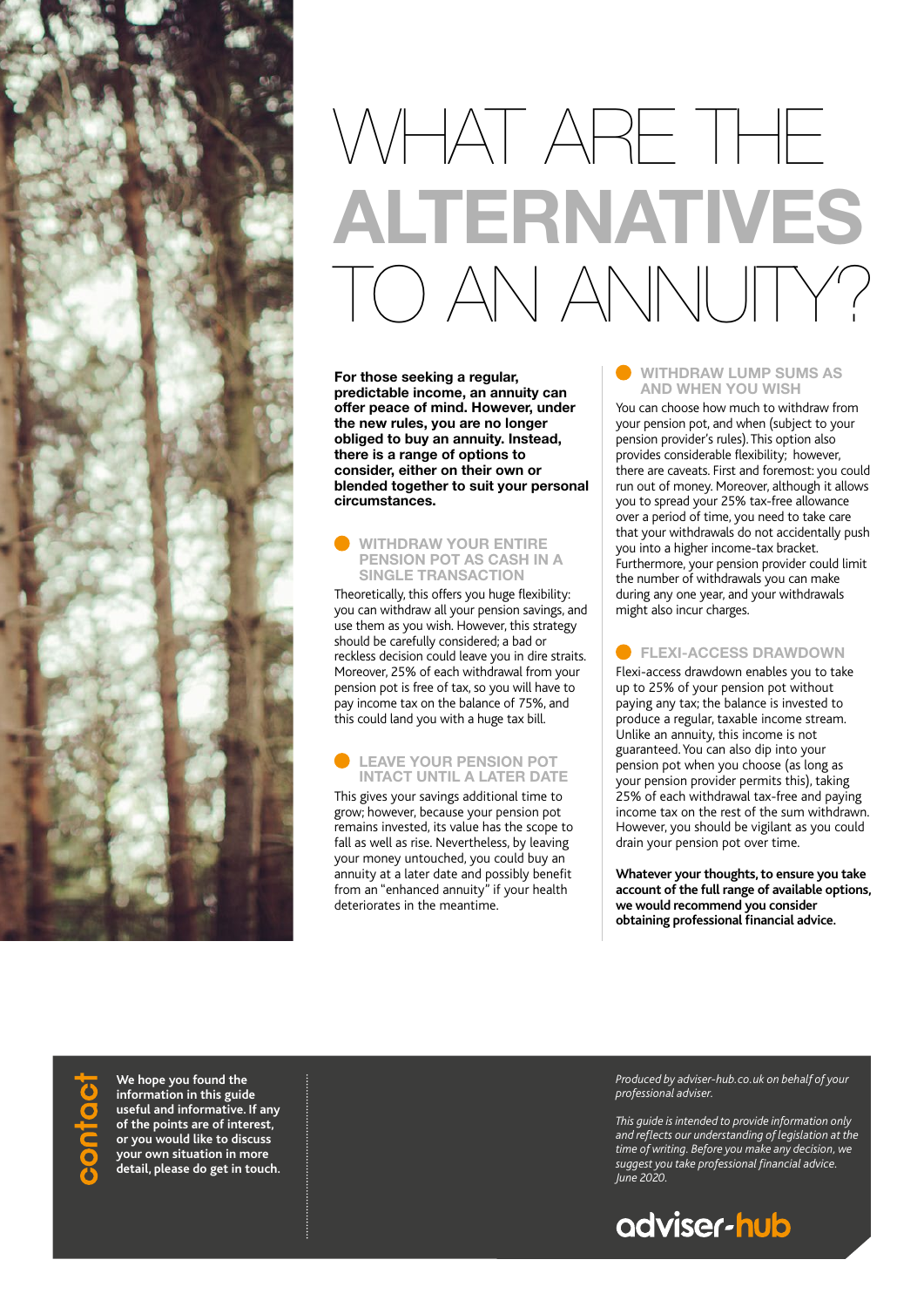# **ANNUITIES** GUIDE TO

**It takes many years of planning, saving and sacrifice to build up a significant pension – and, after all those years, you want to be sure you are making the most of it.**

**This guide is designed to provide you with the basic information you need to start thinking about your retirement opportunities. It cannot make any recommendations or decisions for you but, armed with the information it provides, you can start to ask questions and, with our help, make sure your retirement is as well funded as possible.** 

# **WHAT IS AN ANNUITY?**

An annuity is a regular fixed income that you buy with a lump sum. Its term may end at a fixed date in the future when you die or when another named person dies. The most common reason for buying an annuity is retirement, when you can choose to use part or all of the lump sum you have built up over the years through a company or private pension scheme to buy an annuity, thereby providing you with a lifetime's income. However, annuities can be bought with a cash lump sum from any source by any person who requires income.

# **WHAT ARE THE CURRENT RETIREMENT RULES?**

It used to be compulsory to purchase an annuity at retirement. However, following sweeping reforms to the pensions system that were implemented in April 2015, you can decide how to use your pension pot to suit your own personal circumstances. If you think an annuity might form part of your retirement plans, this guide provides an outline of the basic points, and a visit to your professional adviser will help you consider each in more detail.

# **WHAT ARE THE BENEFITS OF AN ANNUITY?**

On the one hand, an annuity offers peace of mind: you receive a regular, guaranteed income, either for life or for a fixed term. There is also a relatively wide choice available: for example, some annuities offer protection against inflation. Annuities can provide an income just for you, or for yourself and a spouse or partner, and can provide an income for them after your death.

On the other hand, when annuity rates are low, they do not necessarily represent good value. Therefore, it's crucial to take advice and shop around for the best deal.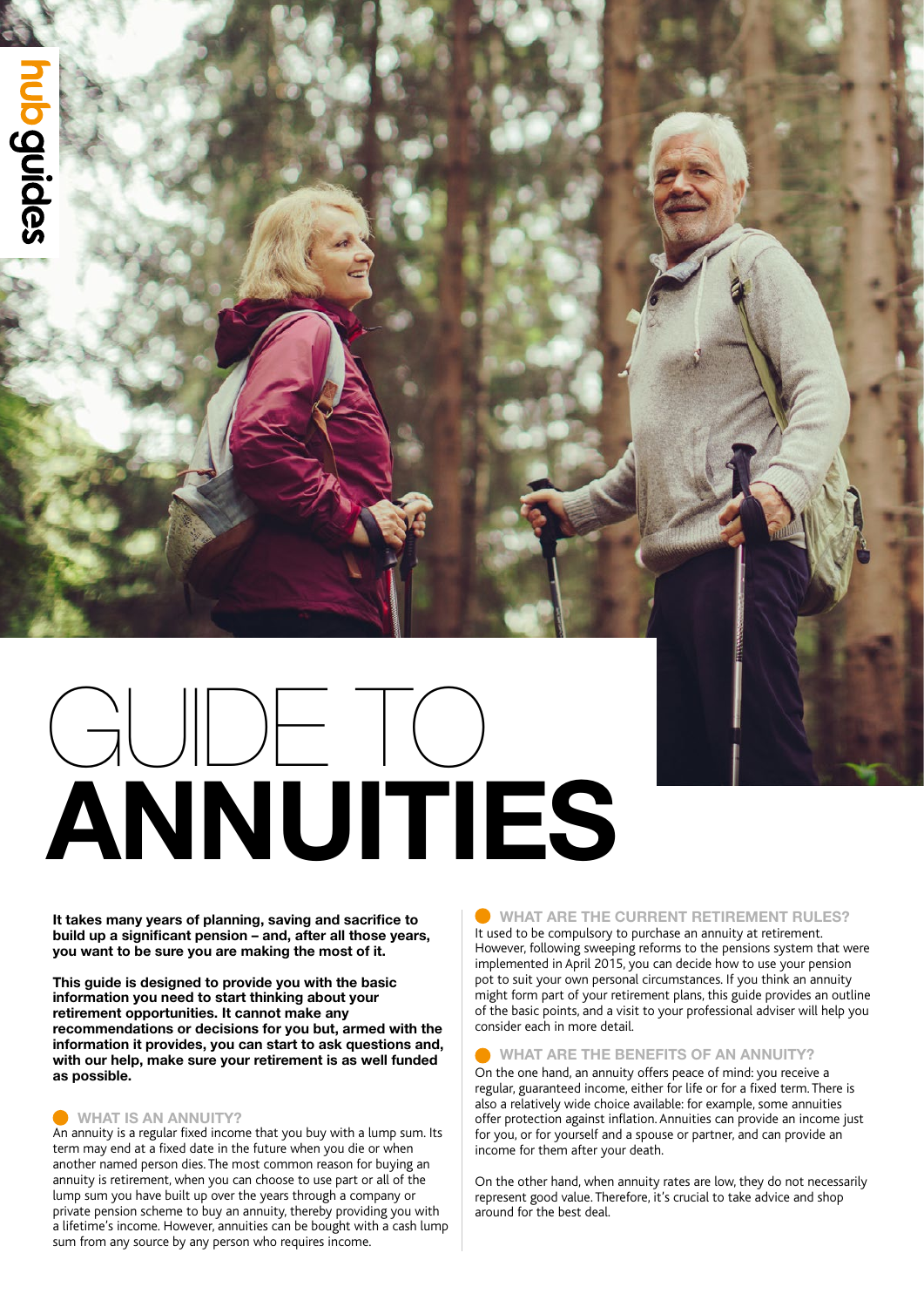

# **"ONCE YOU HAVE PURCHASED A SPECIFIC ANNUITY, YOU CANNOT GO BACK ON YOUR CHOICE, SO IT IS IMPORTANT TO GET THAT DECISION RIGHT."**

# BUYING AN ANNUITY THE PROCESS

### **The first and most important question you have to ask is whether you want to buy an annuity at all. A number of alternatives are outlined overleaf.**

Always remember that, once you have purchased a specific annuity, you cannot go back on your choice, so it is important to get that decision right. Annuity rates will change with the interest rate climate so, for example, if you are buying at a time when interest rates are particularly low, you may decide not to invest your whole retirement fund immediately and retain some of it instead.

In addition, when considering whether to buy that annuity, remember doing so will consolidate the value of your investment – unless you buy an investment-linked annuity, there is no possibility of benefiting from future growth. In addition, unless you write in certain guarantees, you will not be able to pass on any of that value to your heirs. If you die earlier than expected, the full purchase of an annuity would mean that much of the fund would be lost.

# **SELECTING A PROVIDER**

It can be tempting simply to look for the highest rate you can find and take it. However, the long-term security of the annuity provider should be of greater consideration, as should the safeguards you include to protect yourself against inflation. Increasing life expectancy means retirement could now last 20 years or more.

Comparison information on annuities is widely available, so make sure you shop around. We can help you look at the entire market of annuities and select the one that is right for you.



#### **1) Single life or joint life?**

This will depend on whether you have a partner for whom you need to provide after your death. If you have a single-life annuity, the income you receive will stop if you die before your partner. If they have no income

provision of their own, this could leave them in a difficult situation that a joint-life annuity would have helped to alleviate. However, as the joint-life annuity will be based on your combined life expectancy, the income you receive from this option will be lower than that of a single-life annuity.

### **2) Would you like protection against inflation?**

Over the long term, inflation erodes the real value of your money. As the cost of living goes up, the purchasing power of your money declines. Even when inflation is running at a low rate, a small fall every year in your disposable income could have a substantial impact over the long term. Protecting your annuity against inflation will cost you more in the short term but may provide peace of mind in the long run.

#### **3) Would you like a guarantee period?**

Having saved for years for a decent retirement fund and then purchased an annuity, it is unfortunately possible you might die earlier than expected. This means the annuity will cease and most of the funds accrued over the years will ultimately be wasted. This encourages some retirees to put off buying an annuity for as long as possible. An alternative, however, is to buy an annuity with a guarantee. This ensures a guaranteed income will be paid for the rest of your life or for a specific period. This means, even if you die earlier, your heirs will receive some benefit.

### **4) Could you accept some investment risk?**

Investment-linked annuities invest your money into stocks and shares on the premise that investment growth could increase the potential for higher income payments in the future, without the need for you to buy inflation protection. There are, however, risks to this approach: your investment might not grow, and it might actually fall. Alternatively, even if the investment does grow, it might not grow in line with your expectations. In these circumstances, either your income will have to be cut or it will have to be maintained at the expense of the capital value of your investment. If that possibility troubles you at all, you should stick to conventional annuities.